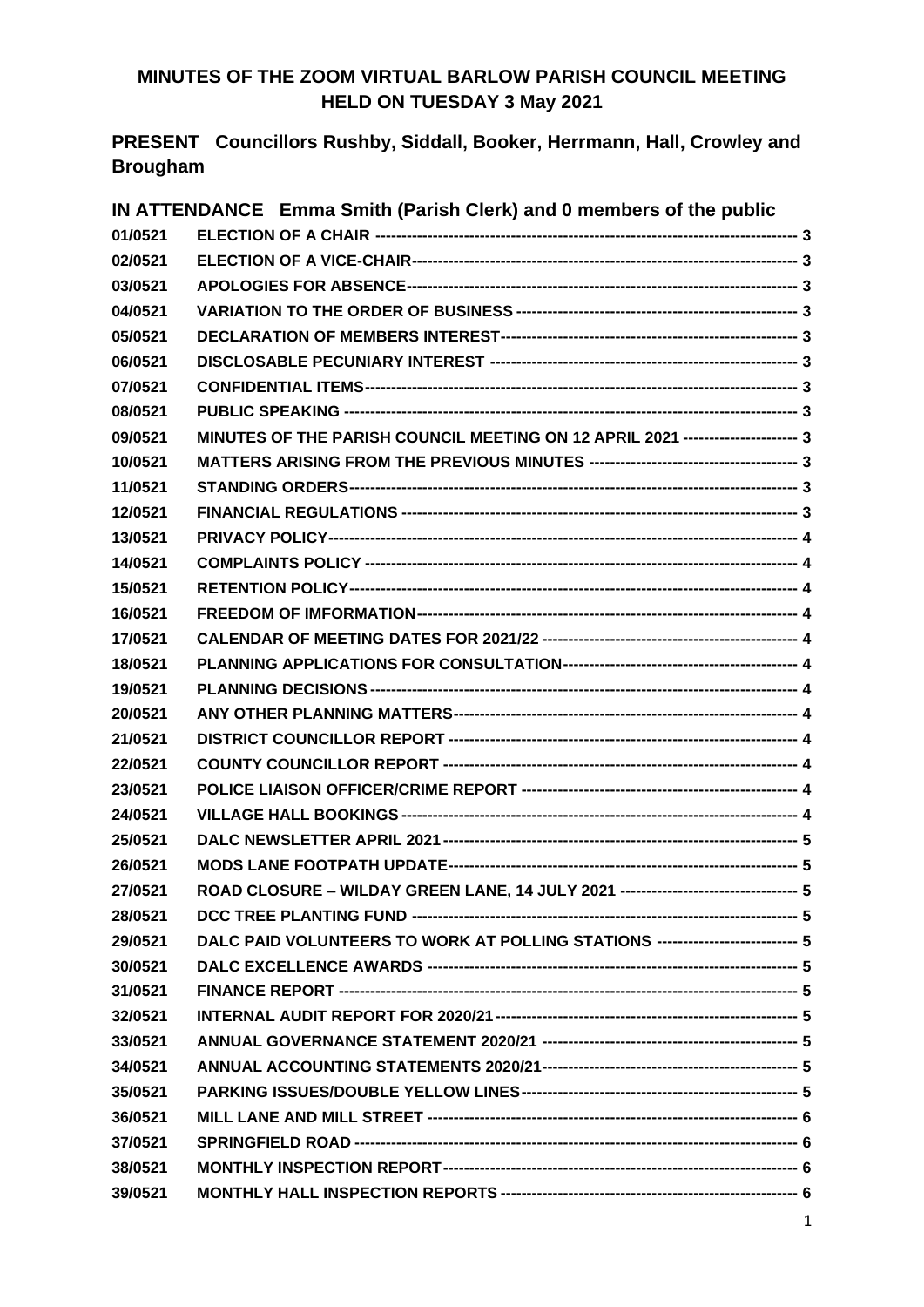| 40/0521 |                                                                               |  |
|---------|-------------------------------------------------------------------------------|--|
| 41/0521 | RUBBER MATTING FOR ENTRANCE TO RECREATIONAL GROUND-------------------- 7      |  |
| 42/0521 |                                                                               |  |
| 43/0521 |                                                                               |  |
| 44/0521 |                                                                               |  |
| 45/0521 |                                                                               |  |
| 46/0521 |                                                                               |  |
| 47/0521 | WOODLAND TRUST TREES ON RECREATIONAL GROUND-------------------------------- 7 |  |
| 48/0521 |                                                                               |  |
| 49/0521 |                                                                               |  |
| 50/0521 |                                                                               |  |
| 51/0521 |                                                                               |  |
| 52/0521 |                                                                               |  |
| 53/0521 |                                                                               |  |
| 54/0521 |                                                                               |  |
| 55/0521 |                                                                               |  |
| 56/0521 |                                                                               |  |
| 57/0521 |                                                                               |  |
|         |                                                                               |  |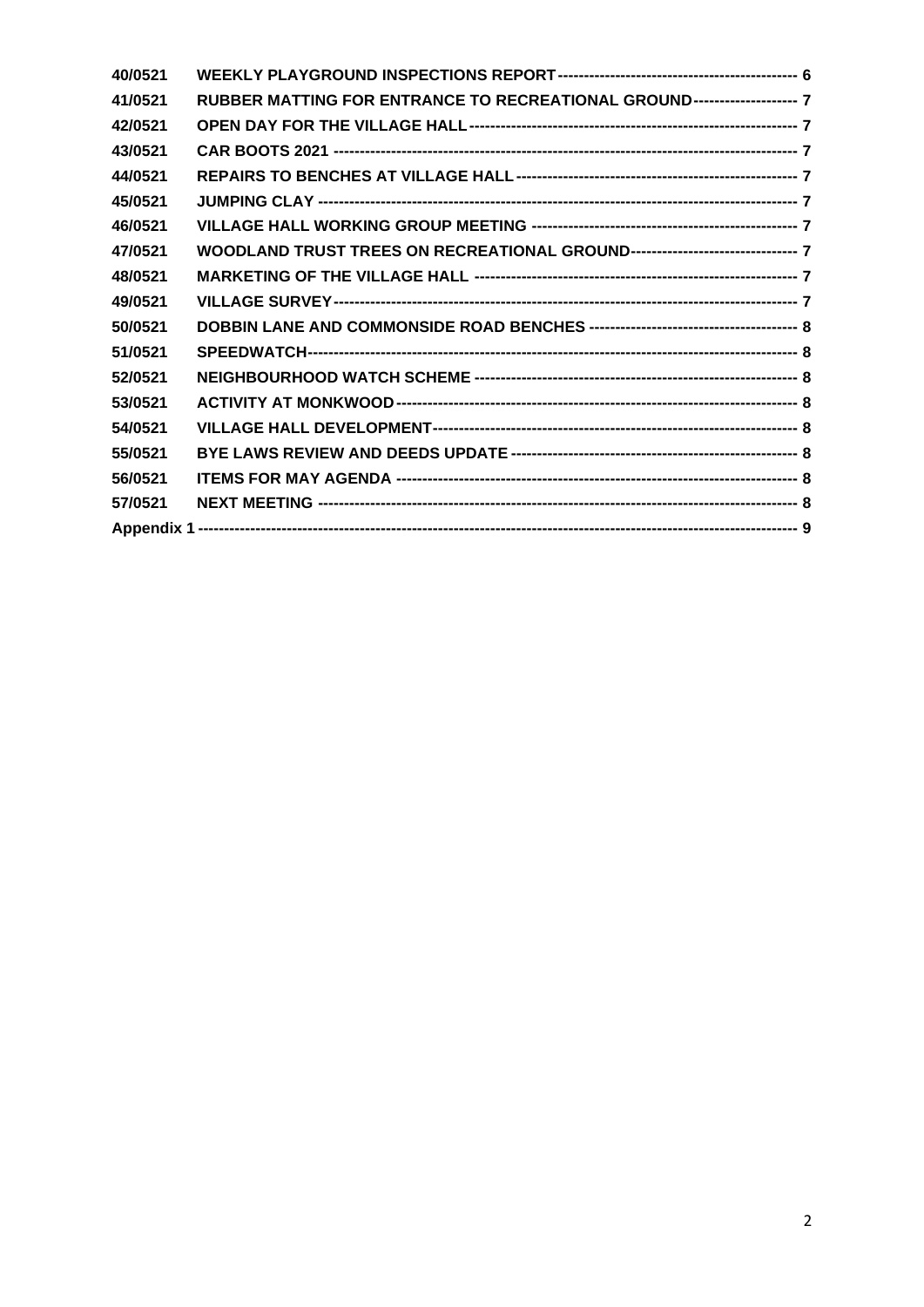<span id="page-2-9"></span><span id="page-2-8"></span><span id="page-2-7"></span><span id="page-2-6"></span><span id="page-2-5"></span><span id="page-2-4"></span><span id="page-2-3"></span><span id="page-2-2"></span><span id="page-2-1"></span><span id="page-2-0"></span>

| 01/0521 | <b>ELECTION OF A CHAIR</b><br><b>RESOLVED</b> Cllr John Rushby was elected as Chair                                                                                                                                                                                                 |
|---------|-------------------------------------------------------------------------------------------------------------------------------------------------------------------------------------------------------------------------------------------------------------------------------------|
| 02/0521 | <b>ELECTION OF A VICE-CHAIR</b><br><b>RESOLVED</b> Cllr Janet Siddall was elected as Vice-Chair                                                                                                                                                                                     |
| 03/0521 | <b>APOLOGIES FOR ABSENCE</b><br>Cllr Huckerby - District Councillor<br>Cllr Foster - County Councillor<br><b>Cllr Turner</b>                                                                                                                                                        |
| 04/0521 | <b>VARIATION TO THE ORDER OF BUSINESS</b><br>Agenda item 23,24 and 25 will be taken together<br>Agenda item 28 will be taken with 26(j)                                                                                                                                             |
| 05/0521 | <b>DECLARATION OF MEMBERS INTEREST</b><br>None                                                                                                                                                                                                                                      |
| 06/0521 | <b>DISCLOSABLE PECUNIARY INTEREST</b><br><b>None</b>                                                                                                                                                                                                                                |
| 07/0521 | <b>CONFIDENTIAL ITEMS</b><br>Agenda Item 34 - Village Hall Development<br>Agenda Item 35 – Bye Laws review and deeds update                                                                                                                                                         |
| 08/0521 | <b>PUBLIC SPEAKING</b><br>No member of the public were present at the meeting                                                                                                                                                                                                       |
| 09/0521 | <b>MINUTES OF THE PARISH COUNCIL MEETING ON 12 APRIL 2021</b><br><b>RESOLVED</b> Council approved the minutes of the Parish Council<br>meeting held on 12 April 2021.                                                                                                               |
| 10/0521 | <b>MATTERS ARISING FROM THE PREVIOUS MINUTES</b><br>Cllr Hall had no additional agenda items but wanted the Clerk to<br>Report two repair issues within Barlow to Derbyshire County Council.<br><b>RESOLVED</b> Clerk has contacted highways hub and registered both<br>complaints. |
| 11/0521 | <b>STANDING ORDERS</b><br><b>RESOLVED</b> Approved the current (none COVID) standing orders with<br>minor amendments to he/she, chairman so they are gender neutral.                                                                                                                |
| 12/0521 | <b>FINANCIAL REGULATIONS</b><br><b>RESOLVED Approved</b>                                                                                                                                                                                                                            |

<span id="page-2-11"></span><span id="page-2-10"></span>3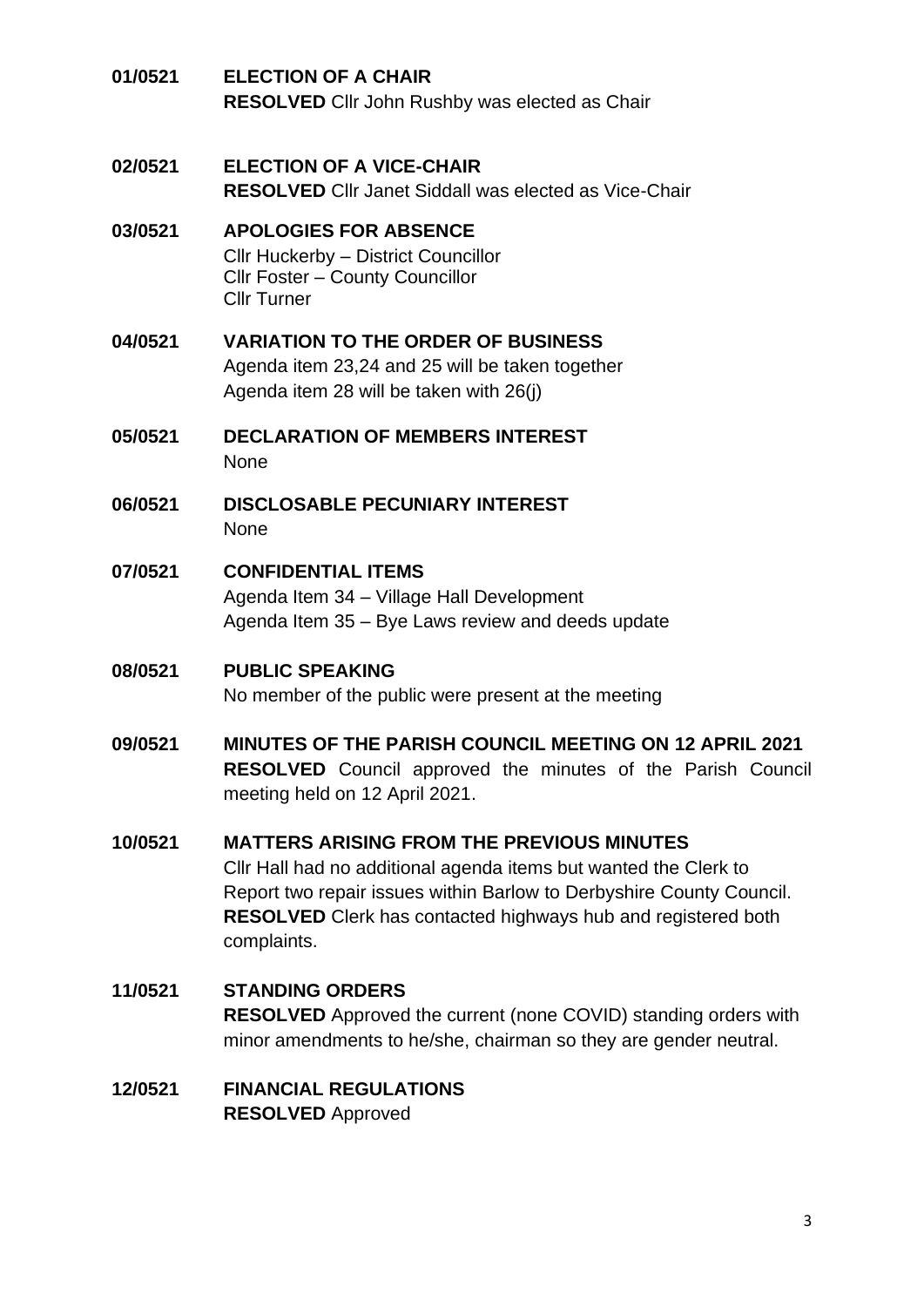- <span id="page-3-0"></span>**13/0521 PRIVACY POLICY RESOLVED** Approved
- <span id="page-3-1"></span>**14/0521 COMPLAINTS POLICY RESOLVED** Approved
- <span id="page-3-2"></span>**15/0521 RETENTION POLICY RESOLVED** Approved
- <span id="page-3-3"></span>**16/0521 FREEDOM OF IMFORMATION RESOLVED** Approved
- <span id="page-3-4"></span>**17/0521 CALENDAR OF MEETING DATES FOR 2021/22 RESOLVED** Approved
- <span id="page-3-5"></span>**18/0521 PLANNING APPLICATIONS FOR CONSULTATION** No planning application had been received.
- <span id="page-3-6"></span>**19/0521 PLANNING DECISIONS** No planning decisions had been received.
- <span id="page-3-7"></span>**20/0521 ANY OTHER PLANNING MATTERS** None
- <span id="page-3-8"></span>**21/0521 DISTRICT COUNCILLOR REPORT** Cllr Huckerby was not in attendance and no report received.

# <span id="page-3-9"></span>**22/0521 COUNTY COUNCILLOR REPORT**

Cllr Foster was not in attendance and separate reports on each agenda item will be discussed. Cllr Foster asked that this be circulated to Councillors prior to the meeting: *I arranged a site visit on Monday 26 April in Barlow to assess a number of road safety issues highlighted by the Parish Council in various locations, with a member of the Parish Council and a Highways Representative. A number of potential solutions were discussed. Highways will put a report together to forward to the Parish Council for consideration.*

#### <span id="page-3-10"></span>**23/0521 POLICE LIAISON OFFICER/CRIME REPORT**

Police liaison officer did not attend the meeting. Clerk reported that the crime report for April had not been received. **RESOLVED** To note

# <span id="page-3-11"></span>**24/0521 VILLAGE HALL BOOKINGS**

Paws and Play contacted the Clerk to use the Village Hall for puppy training classes.

**RESOLVED** Not to approve this booking.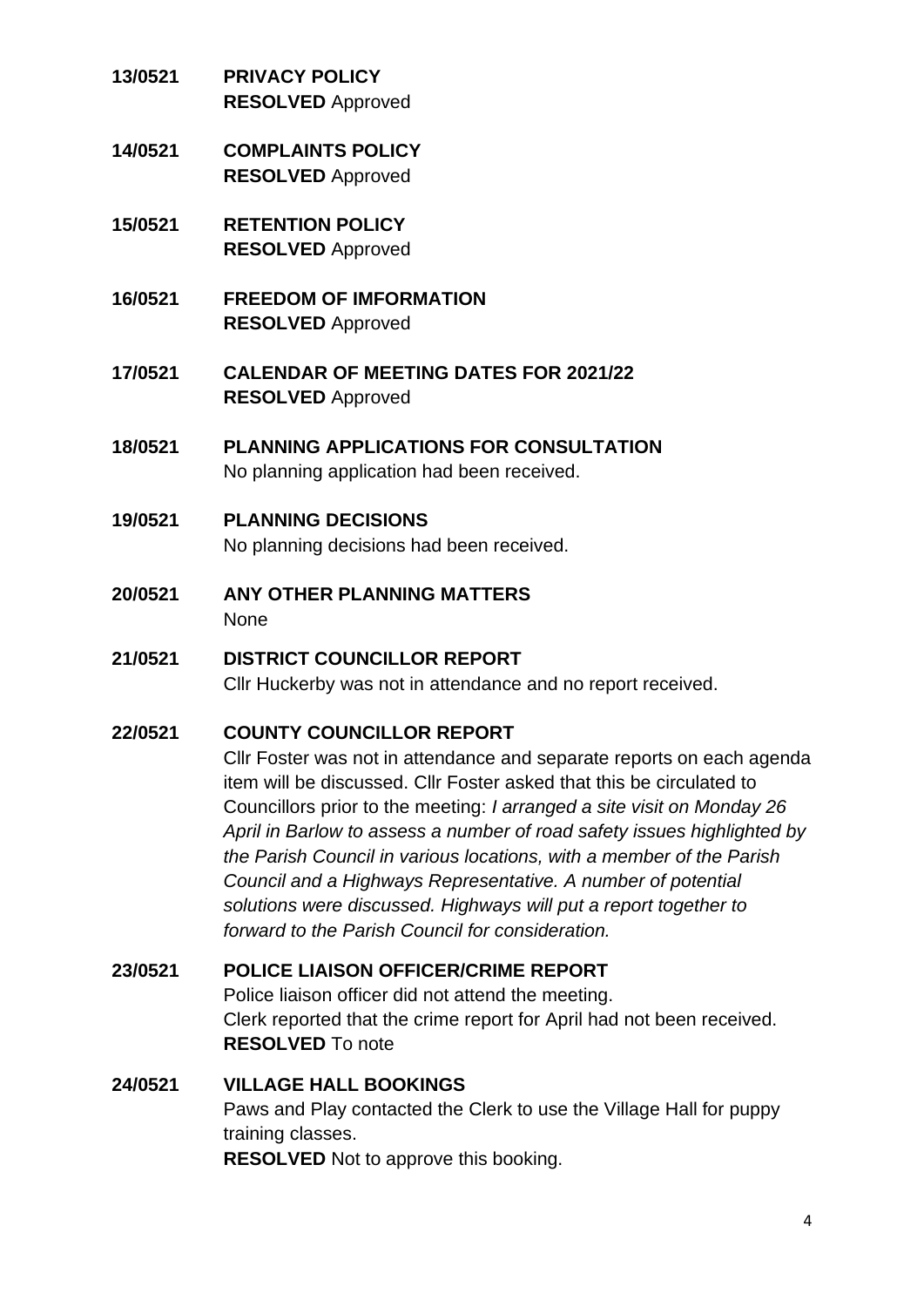- <span id="page-4-0"></span>**25/0521 DALC NEWSLETTER APRIL 2021** Circulated to Council members. **RESOLVED** Noted
- <span id="page-4-1"></span>**26/0521 MODS LANE FOOTPATH UPDATE** No further updates **RESOLVED** Noted
- <span id="page-4-2"></span>**27/0521 ROAD CLOSURE – WILDAY GREEN LANE, 14 JULY 2021** Road Closure notice had been received from Severn Trent Water Authority. **RESOLVED** Noted
- <span id="page-4-3"></span>**28/0521 DCC TREE PLANTING FUND RESOLVED** Noted
- <span id="page-4-4"></span>**29/0521 DALC PAID VOLUNTEERS TO WORK AT POLLING STATIONS RESOLVED** Noted
- <span id="page-4-5"></span>**30/0521 DALC EXCELLENCE AWARDS RESOLVED** Noted
- <span id="page-4-6"></span>**31/0521 FINANCE REPORT RESOLVED** Approved the income and expenditure reports for April 2021 along with the bank reconciliations (Appendix 1).
- <span id="page-4-7"></span>**32/0521 INTERNAL AUDIT REPORT FOR 2020/21 RESOLVED** Noted
- <span id="page-4-8"></span>**33/0521 ANNUAL GOVERNANCE STATEMENT 2020/21 RESOLVED** Approved
- <span id="page-4-9"></span>**34/0521 ANNUAL ACCOUNTING STATEMENTS 2020/21 RESOLVED** Approved Cllr Rushby proposed on behalf of the Council a vote of thanks to the Parish Clerk for the significant extra work done to complete all the tasks involved in this years finance and other documents.

# <span id="page-4-10"></span>**35/0521 PARKING ISSUES/DOUBLE YELLOW LINES**

The gap left open of road markings outside the village well is opposite the road junction and on a dangerous bend and is of concern. DCC has agreed to put in a white line box for 2 cars which will allow parking for local businesses and continue the double yellow lines across the mouth of the village well only. This will allow the well to be seen, ensure that cars do not park on the pavement and keep the road junction as safe as possible. This complies with the request of Barlow Parish Council and has solved the outstanding issue for Highways at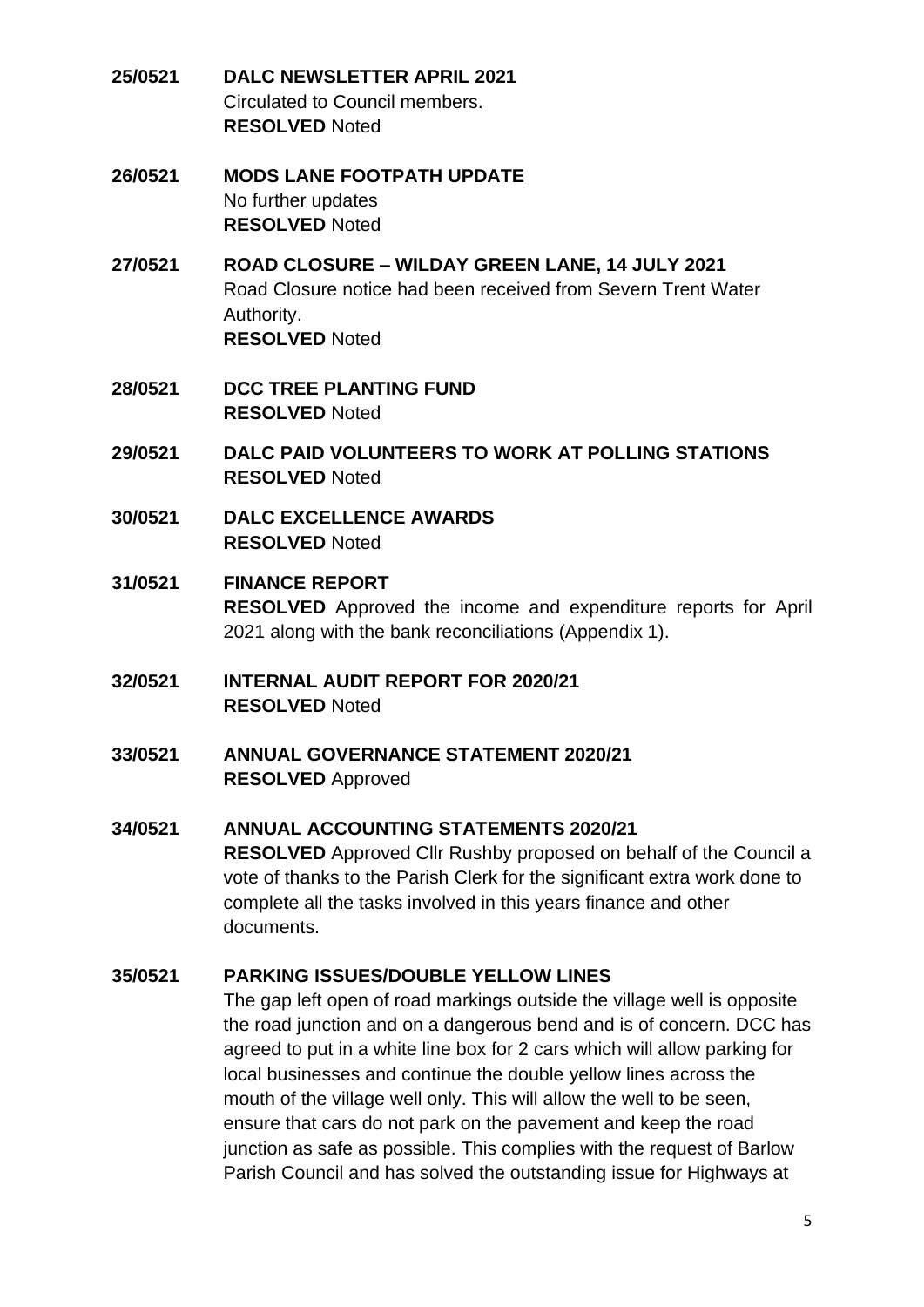the difficult junction. The roadway has been temporarily market by DCC to ensure the update is done by the contractors with priority. **RESOLVED** Noted

#### <span id="page-5-0"></span>**36/0521 MILL LANE AND MILL STREET**

DCC agrees that a short double yellow line area about a cars length should be at the mouth of both Mill Street and Mill lane to give safe exit from both roads for cars. Both roads are unadopted. At the same time as drawing up that plan they will look at how best to deal with the junction at the bottom of Valley Rise and include this in the plan put forward for consultation. The yellow lines and changes will take some the to implement and may not be completed during the next 12 months as they have priority work in hand already. The short lines will still allow room for existing residents to park outside their houses. **RESOLVED** Noted

#### <span id="page-5-1"></span>**37/0521 SPRINGFIELD ROAD**

The island is the responsibility of NEDDC and so DCC would only be able to put some yellow lines down to restrict parking which would cause residents a problem and not solve the mounting of the kerb. DCC suggests we should arrange for a site meeting with NEDDC to find a way of solving this once and for all. The ideal would be to widen the width of the road around the island to allow Lorry access but not widen the road enough to allow parking on both sides as cars would just again mount the verge. Also NEDDC should consider using some of the 2 large green spaces to provide additional parking spots to help remove some cars from the area.

**RESOLVED** Clerk to contact NEDDC to arrange a site visit as DCC could not offer a suitable yellow line solution for the residents to the problem and the matter should be referred to NEDDC for a solution.

#### <span id="page-5-2"></span>**38/0521 MONTHLY INSPECTION REPORT**

Cllr Booker and Rushby carried out the monthly inspection. The door hooks to the kitchen area are in need of repair. Fridge in the kitchen area looks dirty. Clerk reported the hand sanitisers had been replaced and fitted. The defibrillator pads had been renewed as they were out of date.

**RESOLVED** Noted. Clerk to arrange repair of the door hooks and to contact preschool regarding the fridge.

#### <span id="page-5-3"></span>**39/0521 MONTHLY HALL INSPECTION REPORTS RESOLVED** Cllr Siddall and Booker to conduct the monthly hall

inspection for May 2021.

#### <span id="page-5-4"></span>**40/0521 WEEKLY PLAYGROUND INSPECTIONS REPORT**

**RESOLVED** Week commencing 10 May – Cllr Booker Week commencing 17 May – Cllr Siddall Week commencing 24 May – Cllr Herrmann Week commencing 31 May – Cllr Brougham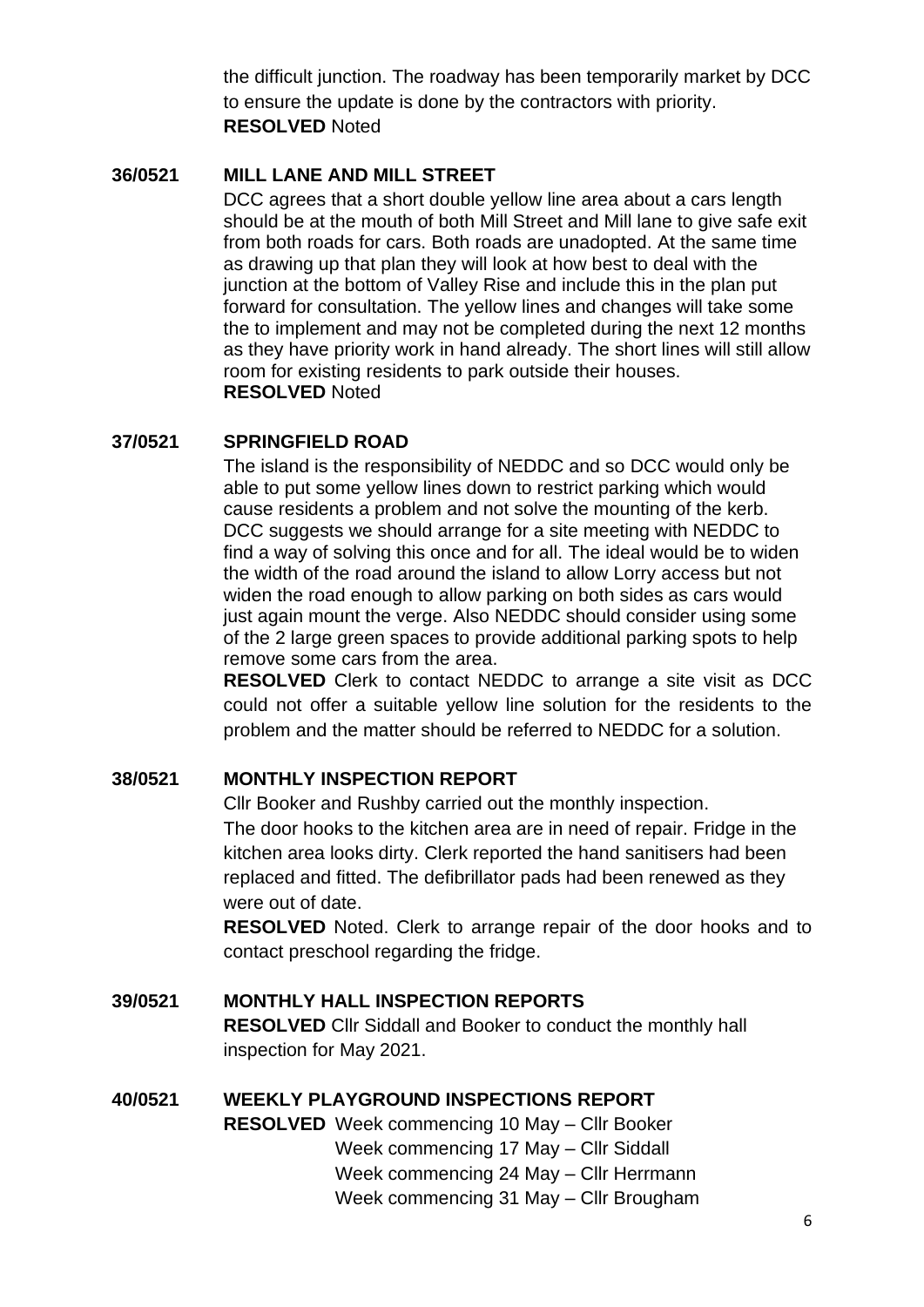NB – Litter bin key is located in the Committee room above the key safe box.

#### <span id="page-6-0"></span>**41/0521 RUBBER MATTING FOR ENTRANCE TO RECREATIONAL GROUND**

Carnival Committee has not come back with a cost from the auction site as yet. **RESOLVED** Noted

## <span id="page-6-1"></span>**42/0521 OPEN DAY FOR THE VILLAGE HALL**

**RESOLVED** Clerk to arrange a date with Councillors for a working group meeting to discuss this further in June.

#### <span id="page-6-2"></span>**43/0521 CAR BOOTS 2021**

Carnival Committee have confirmed running the car boot on 31 May 2021. Clerk waiting to hear from Barlow Hunt regarding the car boot in August 2021. **RESOLVED** Noted

#### <span id="page-6-3"></span>**44/0521 REPAIRS TO BENCHES AT VILLAGE HALL**

Cllr Crowley recommended Sikkens for the benches. **RESOLVED** Noted

#### <span id="page-6-4"></span>**45/0521 JUMPING CLAY**

Cllr Crowley enquired about jumping clay and has found a franchise in **Dronfield RESOLVED** Noted

#### <span id="page-6-5"></span>**46/0521 VILLAGE HALL WORKING GROUP MEETING RESOLVED** Clerk to arrange a date in June

# <span id="page-6-6"></span>**47/0521 WOODLAND TRUST TREES ON RECREATIONAL GROUND** Trees have now been planted down the left hand side of the recreational ground as you look from the Village Hall. **RESOLVED** The Council wanted to thank Cllr Booker for organising and planting the trees.

# <span id="page-6-7"></span>**48/0521 MARKETING OF THE VILLAGE HALL RESOLVED** This will be discussed further at the working group meeting held in June,

#### <span id="page-6-8"></span>**49/0521 VILLAGE SURVEY**

Council made amendments to the current draft survey. **RESOLVED** Clerk to circulate amended copy. Cllr Siddall will ask the Carnival Committee if they would allow us use of their printer to print off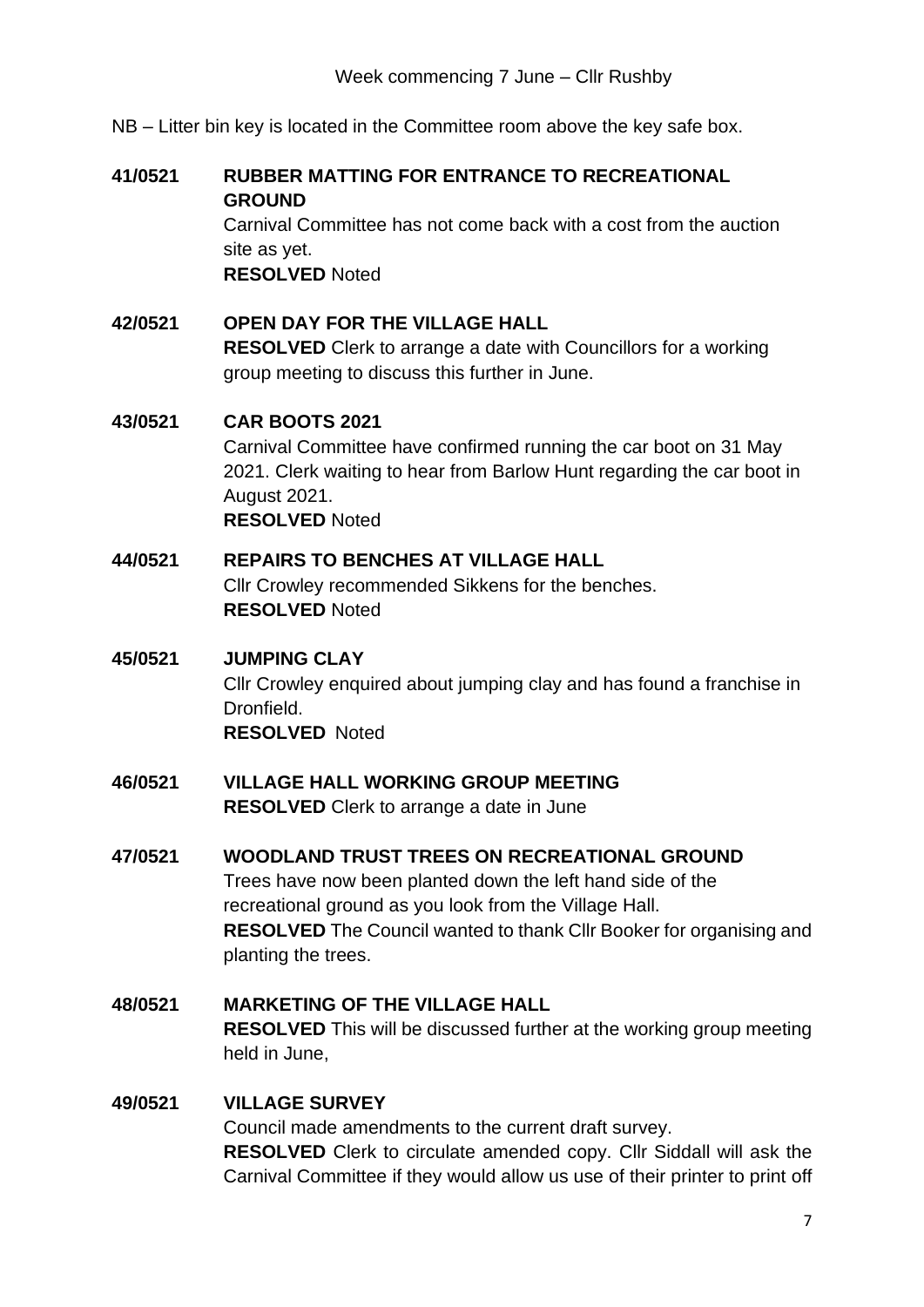the surveys. A distribution list will need to be agreed as to which Councillors will distribute in which areas.

#### <span id="page-7-0"></span>**50/0521 DOBBIN LANE AND COMMONSIDE ROAD BENCHES**

Works have now been completed. **RESOLVED** Council thanked Cllr Crowley for his work on the benches.

## <span id="page-7-1"></span>**51/0521 SPEEDWATCH**

Cllr Rushby stated that speed watch sessions will commence this week. **RESOLVED** Noted

# <span id="page-7-2"></span>**52/0521 NEIGHBOURHOOD WATCH SCHEME** PSCO Flower met with the volunteers on zoom and exchanged information with the group. **RESOLVED** Noted

<span id="page-7-3"></span>**53/0521 ACTIVITY AT MONKWOOD** Clerk had nothing further to report **RESOLVED** Noted

> That in view of the confidential nature of the business about to be transacted, a resolution to exclude the Press and Public from the meeting in accordance with the Public Bodies (Admission to Meetings) Act 1960, s1, in order to discuss these items has been resolved.

<span id="page-7-4"></span>**54/0521 VILLAGE HALL DEVELOPMENT** Clerk met with the architect and made notes of their recommendations as a private architect. The Council needs to speak to a Commercial architect to get an understanding of what is required. **RESOLVED** Clerk to arrange

<span id="page-7-5"></span>**55/0521 BYE LAWS REVIEW AND DEEDS UPDATE** Clerk had no further updates on the matter. **RESOLVED** Noted

## <span id="page-7-6"></span>**56/0521 ITEMS FOR MAY AGENDA RESOLVED** Wheelbarrow next to the book exchange, Telephone box (book exchange)

<span id="page-7-7"></span>**57/0521 NEXT MEETING RESOLVED** meeting on 7 June 2021 at 7.30pm at the Village Hall.

The meeting closed at 9.31pm Signed ………………………………………………..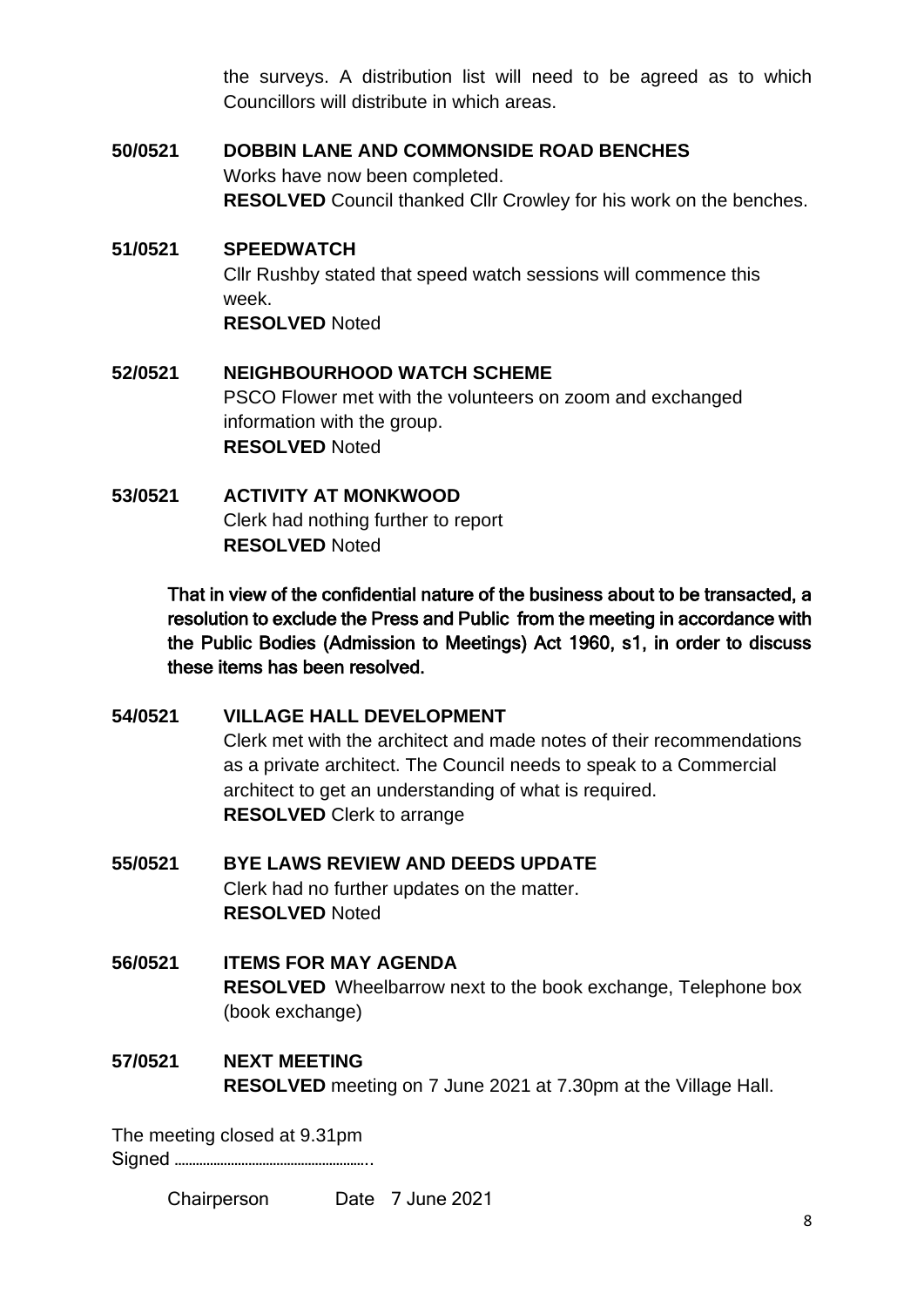# **Appendix 1**

<span id="page-8-0"></span>

| <b>May 2021</b> | <b>Cheque Requests</b>   |                                         |   |               |   |         |   |              |
|-----------------|--------------------------|-----------------------------------------|---|---------------|---|---------|---|--------------|
|                 | <b>Payee</b>             | <b>Details</b>                          |   | <b>Amount</b> |   | Vat Rec |   | <b>Total</b> |
|                 |                          |                                         |   |               |   |         |   |              |
| D/D             | <b>Plusnet</b>           | <b>Broadband Bill</b>                   | £ | 17.00         | £ | 3.40    | £ | 20.40        |
| D/D             | <b>British Gas</b>       | Gas Bill (07/03/21 to 07/04/21)         | £ | 143.71        | £ | 7.18    | £ | 150.89       |
| <b>BACS</b>     | <b>Brian Wood</b>        | Internal Audit 2020/21                  | £ | 75.00         | £ | -       | £ | 75.00        |
| <b>BACS</b>     | <b>DCS Cleaning</b>      | <b>Cleaning Village Hall</b>            | £ | 165.97        | £ | 33.19   | £ | 199.16       |
| <b>BACS</b>     | <b>NEDDC</b>             | <b>Waste Charges</b>                    | £ | 375.31        | £ | ۰       | £ | 375.31       |
| <b>BACS</b>     | <b>NEDDC</b>             | Dog Bin Charges (January to March 2021) | £ | 314.76        | £ | 62.95   | £ | 377.71       |
| D/D             | <b>British Gas</b>       | Electric Bill (14/03 to 14/04/21)       | £ | 107.42        | £ | 5.37    | £ | 112.79       |
|                 |                          | Grass Cutting Services - 14/04 and      |   |               |   |         |   |              |
| <b>BACS</b>     | <b>William Brindley</b>  | 28/04/21                                | £ | 230.00        | £ |         | £ | 230.00       |
| <b>BACS</b>     | <b>Allbright Windows</b> | Window Cleaning 27/04/21                | £ | 10.00         | £ |         | £ | 10.00        |
| <b>BACS</b>     | <b>HMRC</b>              | Payroll - April 2021                    | £ | 108.00        | £ | ۰       | £ | 108.00       |
| <b>BACS</b>     | <b>Miscellanous</b>      | Payroll - April 2021                    | £ | 488.40        | £ |         | £ | 488.40       |
| <b>BACS</b>     | Pugh Lewis               | Fencing on Recreational Ground          |   | £ 2,442.80    | £ | 488.56  | £ | 2,931.36     |
|                 |                          |                                         |   | £4,478.37     |   | £600.65 |   | £5,079.02    |